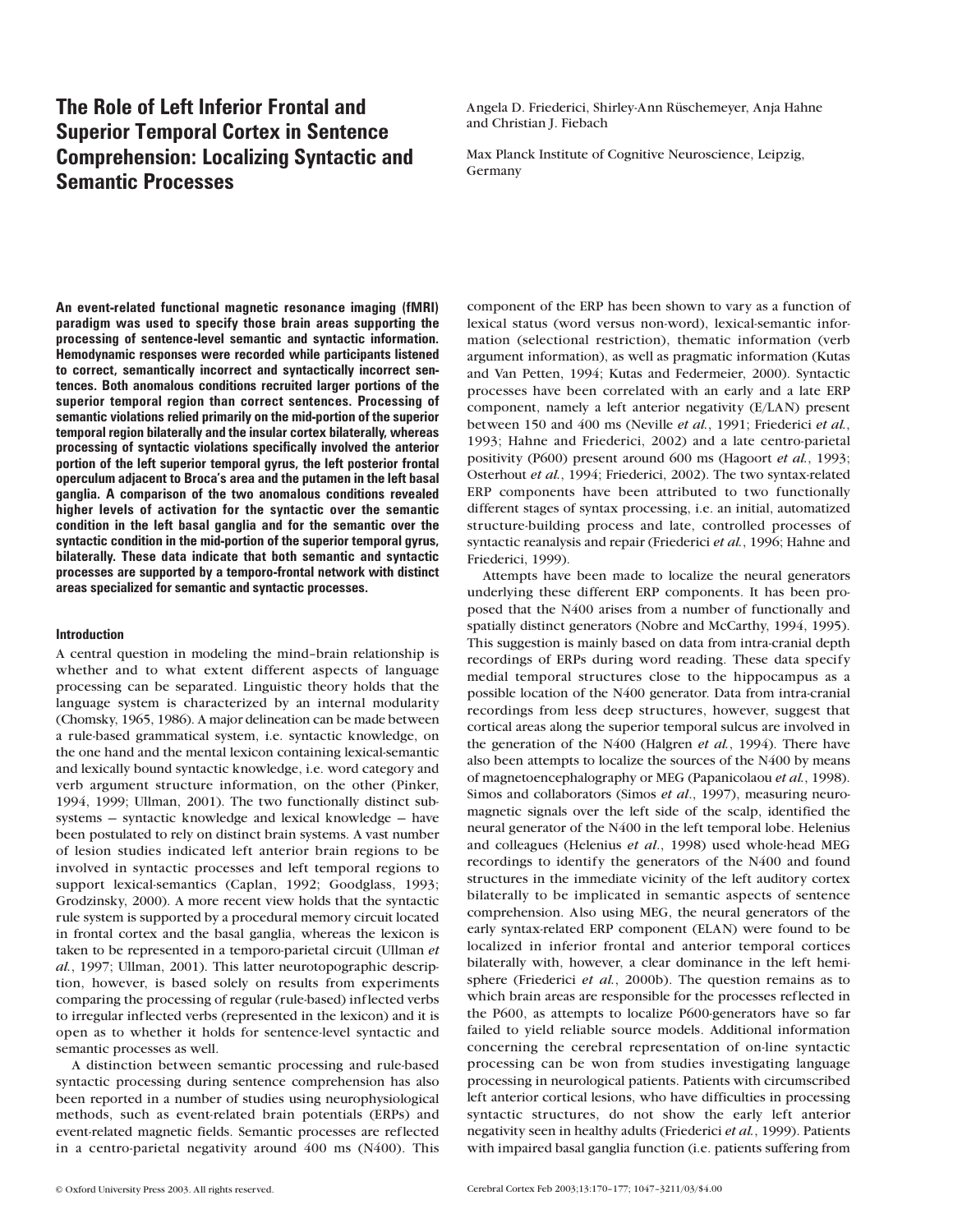subcortical lesions or degeneration caused by Parkinson's disease), on the other hand, do show an early negativity but only a reduced, if any, P600 (Friederici *et al.*, 1999; Friederici *et al.*, 2003). These latter results suggest that basal ganglia structures, in particular the caudate nucleus, the putamen and the globus pallidus, play an important role in the controlled syntactic processes underlying the P600.

Most recent studies using advanced brain imaging techniques to specify the functional significance of different brain areas for syntactic and lexical-semantic processes during sentence comprehension suggest that sentence processing is supported by a fronto-temporal network, with semantic and syntactic aspects specifically employing the following subregions. Semantic processes are assumed to be dependent upon posterior temporal areas (Caplan *et al.*, 1998; Kuperberg *et al.*, 2000; Ni *et al.*, 2000) as well as Brodmann's area (BA) 45/47 in the inferior frontal gyrus (IFG) (Dapretto and Bookheimer, 1999). Syntactic processing has been shown to activate frontal as well as temporal areas. With respect to the frontal cortex, a few studies (Ni *et al.*, 2000; Newman *et al.*, 2001) have reported an involvement of the superior frontal gyrus, while the majority (Just *et al.*, 1996; Stromswold *et al.*, 1996; Caplan *et al.*, 1998, 1999; Dapretto and Bookheimer, 1999; Embick *et al.*, 2000; Friederici *et al.*, 2000a) reported BA 44/45 in the left IFG as relevant areas supporting syntactic processing. With respect to the temporal cortex, it is in particular the anterior superior temporal gyrus (STG) which has been seen activated as a function of syntactic structure (Friederici *et al.*, 2000a; Meyer *et al.*, 2000; Friederici, 2002). There is tentative evidence that within the left IFG, a further functional separation can be made with respect to syntactic processes. The anterior portion of the IFG [i.e. BA 44 on the border to BA 45 (Fiebach *et al.*, 2001) and BA 47 (Cooke *et al*., 2001)] seems to support aspects of syntactic memory as necessary in the processing of long antecedent-gap dependencies, whereas the posterior-inferior portion of BA 44, i.e. the inferior tip of the pars opercularis and deep frontal operculum on the border to ventral premotor cortex, is involved in on-line syntactic structure building processes (Friederici *et al.*, 2000a).

The functional description of the superior temporal region, which is implicated in both semantic and syntactic processing, is still a matter of debate. Scott and collaborators (Scott *et al*., 2000) suggest that the processing of spoken language might be organized in the form of two separable pathways through the superior temporal lobe, starting from primary auditory cortex. These authors propose the presence of an anterolateral pathway specific for the comprehension of speech. This pathway projects to the anterior STG, which is activated only by intelligible speech stimuli (Scott *et al.*, 2000). As, however, other studies have demonstrated that the left anterior temporal region was not activated during the perception of auditorily presented word and pseudoword lists, but only for auditory stimuli with a syntactic structure (Friederici *et al.*, 2000a), the notion of intelligibility with respect to the anterior STG may not be as general as initially assumed. Friederici and colleagues (Friederici *et al.*, 2000a; Meyer *et al.*, 2000) proposed that the left anterior STG, together with the frontal operculum, is responsible for on-line syntactic processes. With respect to the posterior portion of the superior temporal lobe Wise *et al.* (Wise *et al.*, 2001) proposed that this region might be involved in the transient representation of phonetic sequences, independent of whether or not these sequences constitute intelligible speech. Based on this assumption, the posterior superior temporal lobe should be activated whenever words or sentences are processed. Despite these relatively specific assumptions regarding the

function of STG areas, the specific functional description of the anterior and posterior portions of the superior temporal region is still a matter of debate.

#### **The Present Study**

The present study set out to specify further the functional description of the different brain areas in the language-related network by localizing the neural basis of lexical-semantic and syntactic subprocesses which have been diagnosed to be functionally distinct using electrophysiological methods. To this end, event-related functional magnetic resonance imaging (fMRI) was used to identify those brain areas supporting (i) the processing of lexical-semantic information at the sentence level reflected in the N400 component and (ii) the processing of syntactic information in anomalous sentences reflected in the early left anterior negativity and the late centro-parietal positivity (P600). Changes in participants' hemodynamic response were measured during the auditory presentation of sentence stimuli identical to those used in a series of electrophysiological studies in which the N400, early left anterior negativity and P600 were observed (Friederici *et al.*, 1993, 1996, 1999; Hahne and Friederici, 2002). The sentence material consisted of spoken German sentences which were either correct, contained a selectional restriction violation (i.e. a semantic violation), or a syntactic phrase structure violation (see Table 1). As in the previous ERP studies, participants were required to perform an acceptability judgment after each sentence. On the basis of previous imaging studies and ERP studies with neurological patients, the following predictions were formulated: for the semantically anomalous condition we expected activation in the mid and posterior portions of the left superior temporal region and possibly in left inferior frontal cortex; for the syntactically anomalous condition we predicted activation in the anterior portion of the left STG, the left fronto-opercular cortex and the basal ganglia.

#### **Materials and Methods**

#### *fMRI Data Acquisition*

Eight axial slices (5 mm thickness, 2 mm inter-slice distance, FOV 19.2 cm, data matrix of  $64 \times 64$  voxels, in-plane resolution of  $3 \times 3$  mm) were acquired every 2 s during functional measurements [BOLD (blood oxygen level dependent) sensitive gradient EPI sequence,  $T_R$  = 2 s,  $T_E$  = 30 ms, flip angle = 90°, acquisition bandwidth = 100 kHz] with a 3 T Bruker Medspec 30/100 system. Prior to functional imaging,  $T_1$ -weighted MDEFT images (data matrix 256  $\times$  256,  $T_R$  1.3 s,  $T_E$  10 ms) were obtained with a non-slice-selective inversion pulse followed by a single excitation of each slice (Norris, 2000). These were used to coregister functional scans with previously obtained high-resolution whole-head 3D brain scans  $-128$  sagittal slices, 1.5 mm thickness, FOV 25.0  $\times$  25.0  $\times$  19.2 cm, data matrix of 256 × 256 voxels (Lee *et al.*, 1995).

#### *Participants*

Fifteen native speakers of German (seven male, aged 23–30 years, mean

| Table 1<br>Examples of sentence conditions used in the present study |                                                                      |  |  |  |  |  |
|----------------------------------------------------------------------|----------------------------------------------------------------------|--|--|--|--|--|
| Correct condition                                                    | Das Hemd wurde gebügelt<br>The shirt was ironed                      |  |  |  |  |  |
| Syntactic violation condition                                        | Die Bluse wurde am gebügelt<br>The blouse was on ironed              |  |  |  |  |  |
| Semantic violation condition                                         | Das Gewitter wurde gebügelt<br>The thunderstorm was ironed           |  |  |  |  |  |
| Correct filler condition                                             | Der Rock wurde am Freitag gebügelt<br>The skirt was on Friday ironed |  |  |  |  |  |

English translations retain German word order. A complete set of experimental materials is available from the authors.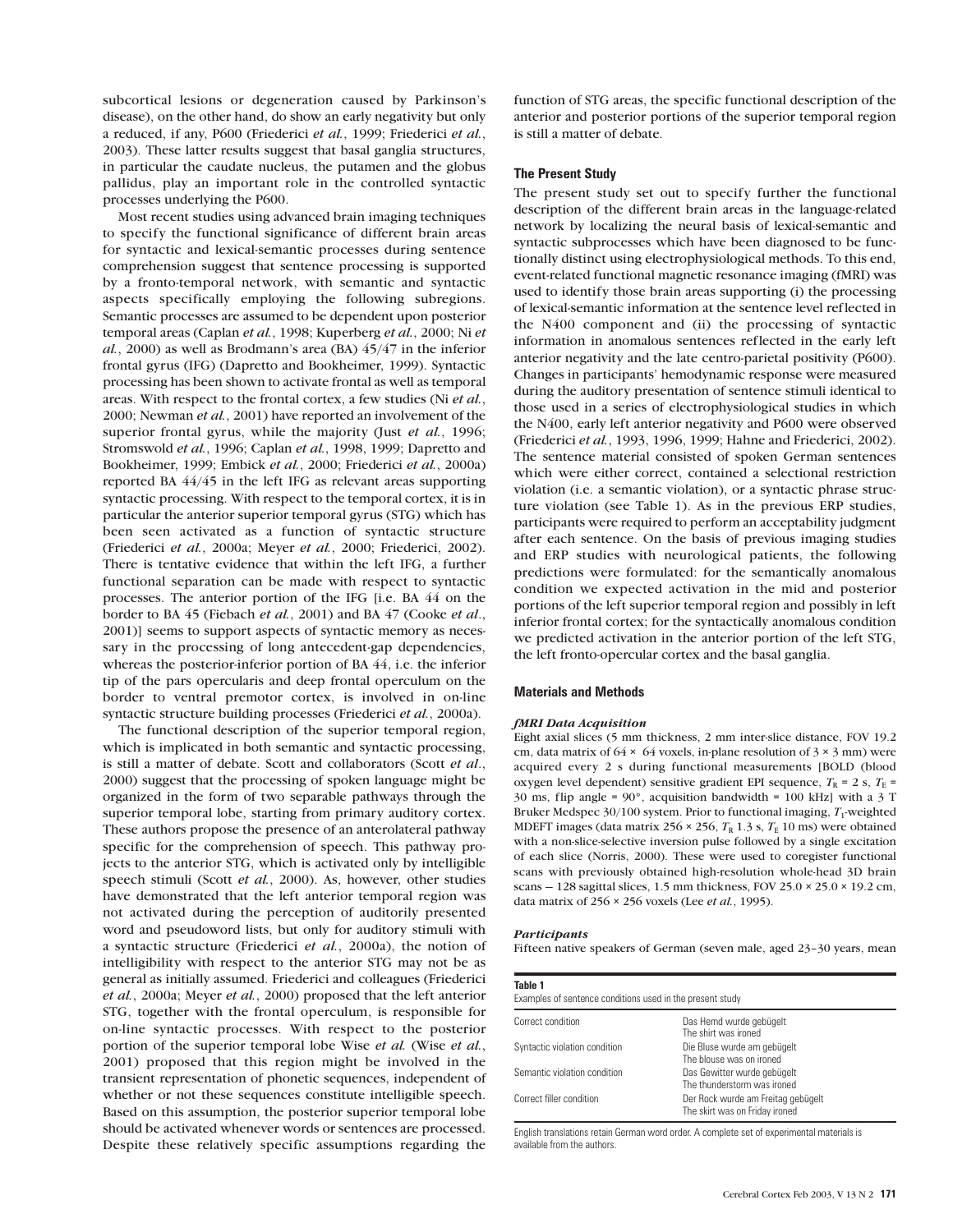age 24.8 years) participated in the study after giving informed consent. No participant had any history of neurological or psychiatric disorders. All participants had normal or corrected to normal vision and were right handed with laterality quotients of 90–100% according to the Edinburgh handedness scale (Oldfield, 1971).

#### *Materials*

The experimental material consisted of short sentences containing transitive verbs in the imperfect passive form. Participial forms of 96 different transitive verbs, all of which started with the regular German participial morpheme 'ge', were used to create the experimental sentences. For each participle, three different critical sentences and one filler sentence were constructed (see Table 1).

In the syntactically incorrect sentences, the participle immediately followed a preposition, thus yielding a phrase structure error. In semantically incongruous sentences, the meaning of the participle could not be satisfactorily incorporated into the preceding context of the sentence. The correct filler condition, which was not included in the final fMRI analysis, contained a completed prepositional phrase as well as the participle construction and was included to ensure that participants could not predict a syntactic violation based purely on the presence of a preposition. The sentences were spoken by a trained female native speaker, recorded and digitized, and presented auditorily to the participants. Sentence conditions differed slightly in average length (correct condition = 1747 ms; semantically incorrect condition = 1740 ms; syntactically incorrect condition = 1937 ms; filler condition = 2339 ms). The complete set of materials is available from the authors.

## *Experimental Procedure*

Two differently randomized stimulus sequences were designed for the experiment. The 96 sentences from each of the four conditions were systematically distributed between two lists, so that each verb occurred in only two out of four conditions in the same list. Forty-eight null events, in which no stimulus was presented, were also added to each list. The lists were then pseudo-randomized with the constraints that (i) repetitions of the same participle were separated by at least 20 intervening trials, (ii) no more than three consecutive sentences belonged to the same condition and (iii) no more than four consecutive trials contained either correct or incorrect sentences. Furthermore, the regularity with which two conditions followed one another was matched for all combinations. The order of stimuli in each of the two randomized stimulus sequences was then reversed, yielding four different lists. These were distributed randomly across participants.

An experimental session consisted of three 11 min blocks. Blocks consisted of an equal number of trials and a matched number of items from each condition. Each session contained 240 critical trials, made up of 48 items from each of the four experimental conditions plus an equal number of null trials, in which no stimulus was presented and the BOLD response was allowed to return to a baseline state (Burock *et al.*, 1998).

The 240 presented trials lasted 8 s each (i.e. four scans of  $T_R = 2$  s). The onset of each stimulus presentation relative to the beginning of the first of the four scans was randomly varied between 0, 400, 800 and 1200 ms. The purpose of this jitter was to allow for measurements to be taken at numerous time points along the BOLD signal curve, thus providing a higher resolution of the BOLD response (Miezin *et al.*, 2000). After the initial jittering time a fixation cue, consisting of an asterisk in the center of the screen, was presented for 400 ms before presentation of the sentence began. Immediately after hearing the sentence, the asterisk was replaced by three question marks, which cued participants to make a judgment on the correctness of the sentence. Maximal response time allowed was 2000 ms. Identifying the type of error was irrelevant. Participants indicated their responses by pressing buttons on a response box. After the response, the screen was cleared. Incorrect responses and unanswered trials elicited a visual feedback. These trials, as well as two dummy trials at the beginning of each block, were not included in the data analysis.

#### *Data Analysis*

The functional imaging data processing was performed using the software package LIPSIA (Lohmann *et al.*, 2001). Functional data were corrected first for motion artifacts and then for slicetime acquisition

differences using sinc-interpolation. Low-frequency signal changes and baseline drifts were removed by applying a temporal highpass filter to remove frequencies <1/60 Hz. A spatial filter of 5.65 mm FWHM was applied.

The anatomical images acquired during the functional session were co-registered with the high-resolution full-brain scan and then transformed by linear scaling to a standard size (Talairach and Tournoux, 1988). The transformation parameters obtained from this step were subsequently applied to the preprocessed functional images.

The statistical evaluation was based on a least-squares estimation using the general linear model for serially autocorrelated observations (Friston, 1994; Friston *et al.*, 1995a,b; Worsley and Friston, 1995). The design matrix was generated with a synthetic hemodynamic response function (Friston *et al.*, 1998; Josephs *et al.*, 1997). The model equation, made up of the observed data, the design matrix and the error term, was convolved with a Gaussian kernel of dispersion of 4 s FWHM. For each participant, three contrast images were generated, which represented the main effects of (i) correct sentences, (ii) syntactically violated sentences and (iii) semantically violated sentences. Subsequent group analysis consisted of a one-sample *t*-test across the contrast images of all participants that indicated whether observed effects were significantly distinct from zero (Holmes and Friston, 1998). The resulting *t*-statistics were transformed to standard normalized distribution. Statistical parametric maps [SPM{*Z*}] were thresholded at *Z* > 3.09 (*P* < 0.001, uncorrected). Only clusters of at least five connected voxels (i.e.  $225 \text{ mm}^3$ ) are reported.

## **Results**

Response accuracy rates were high in all conditions (correct sentences, 97.08%; semantic violations, 95%; syntactic violations, 95%; correct filler sentences, 96.25%) and not significantly different across conditions  $[F(3,42) = 1.14, P > 0.3]$ . In the following, we report main effects of increased activation for each experimental condition separately (see Table 2). Following this, we provide direct statistical comparisons between each violation condition and the correct condition, which we carried out in order to assess the extent to which the observed increases in activation could be directly attributed to a specific violation condition.

For the processing of syntactically and semantically wellformed sentences, we observed significantly increased activation along the STG bilaterally (see Table 2A and Fig. 1). In the left hemisphere, the maximum activation was found in the midportion of the STG, lateral to Heschl's gyrus. The activated area included more anterior parts of the STG as well, although this anterior activity was less pronounced than in mid-STG. In addition, a strong activation focus was found  $(Z_{\text{max}} = 4.24)$  in the most posterior part of the frontal operculum (i.e. in premotor cortex inferior to the central sulcus) which, however, did not pass the cluster size threshold (see Table 2A). For the processing of correct sentences, no reliable activity was observed in classical inferior frontal areas such as BA 44 or in subcortical structures.

Similar to the pattern seen for the processing of correct sentences, grammatically violated sentences also strongly activated the mid-portion of the STG bilaterally. Additional activity specific for the processing of syntactic violations was observed primarily in the left hemisphere (see Table 2B and Fig. 1). These activations included a cluster in the posterior STG, as well as a strong activation increase in the most anterior aspect of the STG. Furthermore, syntax-specific activity was observed posteriorly in the frontal operculum, i.e. in the inferior precentral gyrus and spreading medially into insular cortex. Although not found exactly in BA 44 of the IFG, this activation was located in the direct vicinity of Broca's area. One small site of increased activation was further observed subcortically in the putamen of the left basal ganglia (see Fig. 1).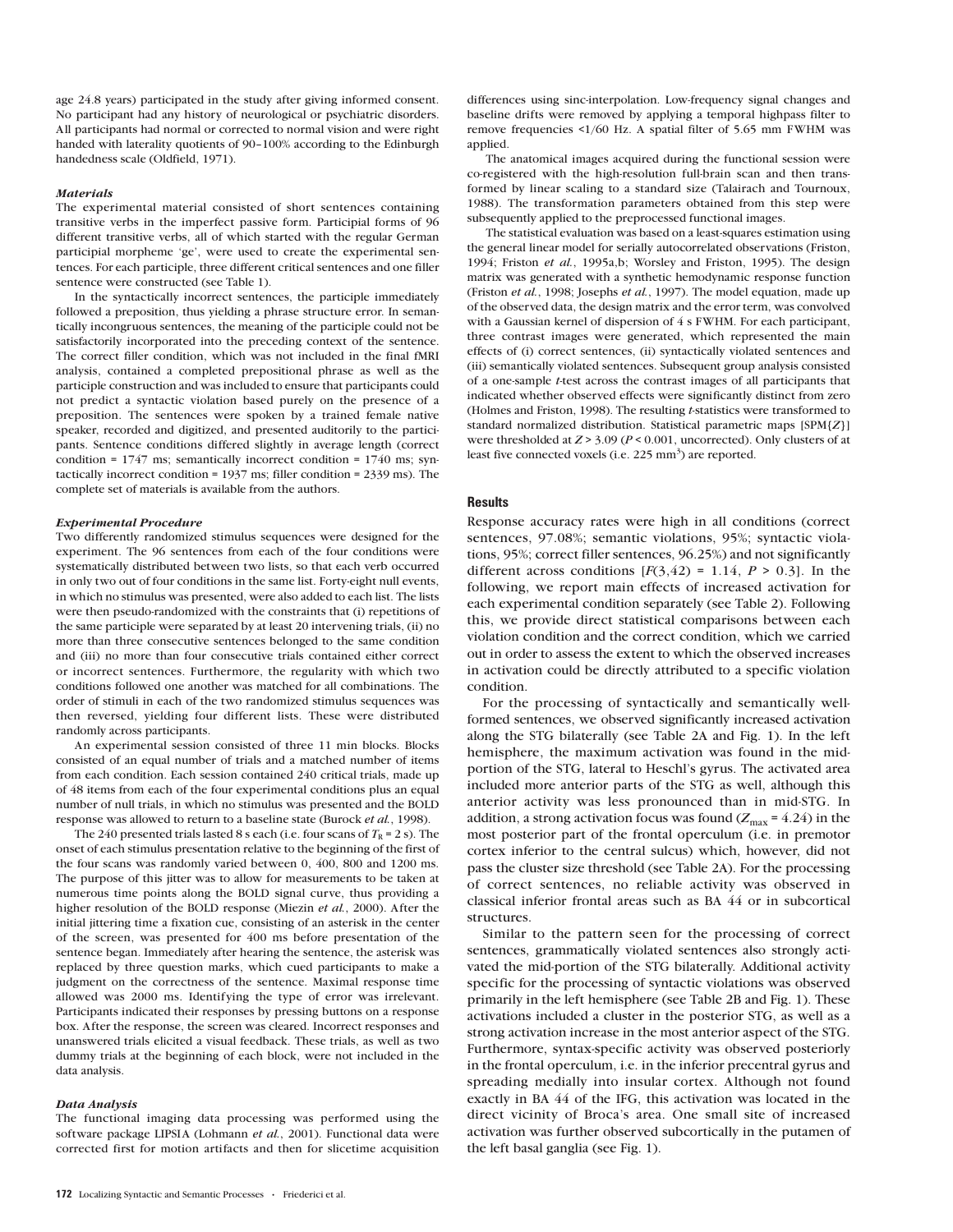### **Table 2**

Brain regions reliably activated by correct sentences and by sentences containing syntactic and semantic violations

| Area                                   | <b>BA</b> | mm <sup>3</sup> | Χ     | y     | Ζ        | $Z_{\text{max}}$ |  |
|----------------------------------------|-----------|-----------------|-------|-------|----------|------------------|--|
| (A) Correct sentences                  |           |                 |       |       |          |                  |  |
| Left superior temporal gyrus           | 22/42     | 2098            | $-54$ | $-19$ | 13       | 5.11             |  |
| Right superior temporal gyrus          | 22        | 522             | 63    | $-40$ | 17       | 4.07             |  |
|                                        | 22/42     | 921             | 56    | $-16$ | 8        | 4.68             |  |
| Left posterior frontal operculum       | 6/43      | 141             | $-49$ | $-8$  | 10       | 4.24             |  |
| (B) Syntactic violations               |           |                 |       |       |          |                  |  |
| Left posterior superior temporal gyrus | 22/39/40  | 977             | $-61$ | $-40$ | 20       | 4.59             |  |
| Left mid-superior temporal gyrus       | 22        | 769             | $-60$ | $-29$ | 10       | 3.77             |  |
| Left anterior superior temporal gyrus  | 22/52     | 1110            | $-53$ | $-1$  | $\Omega$ | 4.36             |  |
| Right superior temporal gyrus          | 22/42     | 961             | 59    | $-19$ | 14       | 3.36             |  |
| Left posterior frontal operculum       | 6/43      | 940             | $-41$ | $-2$  | 13       | 3.37             |  |
| Left supramarginal gyrus               | 40        | 261             | $-40$ | $-36$ | 43       | 3.72             |  |
| Left basal ganglia                     |           | 124             | $-22$ | $-5$  | 13       | 3.55             |  |
| (C) Semantic violations                |           |                 |       |       |          |                  |  |
| Left superior temporal gyrus           | 22        | 9154            | $-60$ | $-42$ | 20       | 5.29             |  |
| Right post superior temporal gyrus     | 40/39     | 407             | 54    | $-56$ | 16       | 3.93             |  |
| Right mid-superior temporal gyrus      | 22        | 278             | 63    | $-40$ | 20       | 3.81             |  |
|                                        | 22        | 4723            | 58    | $-24$ | 13       | 5.25             |  |
| Right inferior premotor cortex         | 6         | 351             | 51    | 6     | 21       | 3.87             |  |
| Left anterior insula                   |           | 683             | $-37$ | 9     | 8        | 4.04             |  |
| Right anterior insula                  |           | 696             | 40    | 14    | 5        | 3.74             |  |

BA, Brodmann's area; *x*, *y* and *z* represent Talairach and Tournoux (Talairach and Tournoux, 1988) coordinates.

Semantically anomalous sentences also brought on increased activation along the STG bilaterally. This activation extended, as in the syntactic condition, into more posterior regions than seen for the correct condition; however, it did not extend into the anterior STG regions observed for the syntactic condition (Table 2C and Fig. 1). Additional increases in activation specific to the semantic condition were observed in the anterior insula bilaterally, as well as in the right inferior premotor cortex (see Fig. 1).

We conducted direct statistical comparisons between the experimental conditions, in order to determine whether violation-specific activity in the regions described above did indeed differ reliably from activity elicited during the processing of correct sentences. To this end, spherical regions of interest (ROIs; radius 3 mm) were defined around the local maxima of each activation site, as reported in Table 2. For these ROIs, average contrast values were extracted for each participant and subjected to a repeated measures ANOVA (Bosch, 2000). A significantly greater increase in activation for the syntactic condition in comparison with the correct condition could be observed throughout the length of the left STG: posterior portion, *F*(1,14) = 7.53, *P* < 0.05; middle portion, *F*(1,14) = 4.88, *P* < 0.05; anterior portion, *F*(1,14) = 9.37, *P* < 0.01. The processing of syntactically violated sentences showed further tendencies towards greater activation increases than during processing of correct sentences in the left posterior frontal operculum  $[F(1,14) = 3.26, P < 0.1]$  and left basal ganglia  $[F(1,14) = 3.69, P < 0.1]$ . For the semantic condition in comparison to the correct condition, a significantly greater increase in activation was present in the mid-portion of the STG, bilaterally — left, *F*(1,14) = 34.75, *P* < 0.01; right, *F*(1,14) = 20.19,  $P \le 0.01$  – as well as in the anterior insula bilaterally – left, *F*(1,14) = 15.62, *P* < 0.01; right, *F*(1,14) = 4.70, *P* < 0.05.

The direct comparison of the two anomalous conditions showed greater levels of activation for the processing of syntactic errors over semantic errors in the left basal ganglia  $[F(1,14) =$ 7.73, *P* < 0.05]. The processing of semantically anomalous sentences brought on significantly increased levels of activation in comparison to the processing of syntactic errors in the mid-portions of the STG, bilaterally [left,  $F(1,14) = 11.07$ , *P* < 0.01; right, *F*(1,14) = 10.76, *P* < 0.01].

## **Discussion**

The present study aimed to identify those cerebral areas specifically involved in the processing of semantic versus syntactic aspects of natural language. Semantic and syntactic processing were dissociated from one another through a violation paradigm. Several clear-cut results emerged from the study. First of all, sentences containing a semantic violation showed increased levels of activation in the mid-portion of the STG bilaterally and in the insular cortices bilaterally. Secondly, for sentences containing a syntactic violation, specific activation increase was seen in the anterior portion of the left STG, in the left posterior frontal operculum adjacent to BA 44 and in the putamen of the left basal ganglia. Thirdly, both the syntactically anomalous and the semantically anomalous conditions brought on increased levels of activation in the posterior portion of the left STG, though to a larger degree for the semantic condition. Lastly, it is interesting to note that this study did not observe classical Broca's area activation for sentence processing.

#### *Semantic Processes*

The results concerning semantic processing are, in general, in accordance with previous studies. Both the analysis of the semantically anomalous sentences as well as the comparison between the two violation conditions revealed higher activation in the STG bilaterally, suggesting a specialization of this area for semantic processes. The bilateral activation of the STG for semantically anomalous sentences in this study is in line with previous studies looking at the processing of semantic anomalies (Kuperberg *et al*., 2000; Newman *et al.*, 2001; Ni *et al*., 2000). A few studies have shown additional increased activation of inferior frontal cortex (Dapretto and Bookheimer, 1999; Newman *et al.*, 2001), which was not evident in our results. However, when trying to integrate our data into existing findings on language processing we should keep in mind that different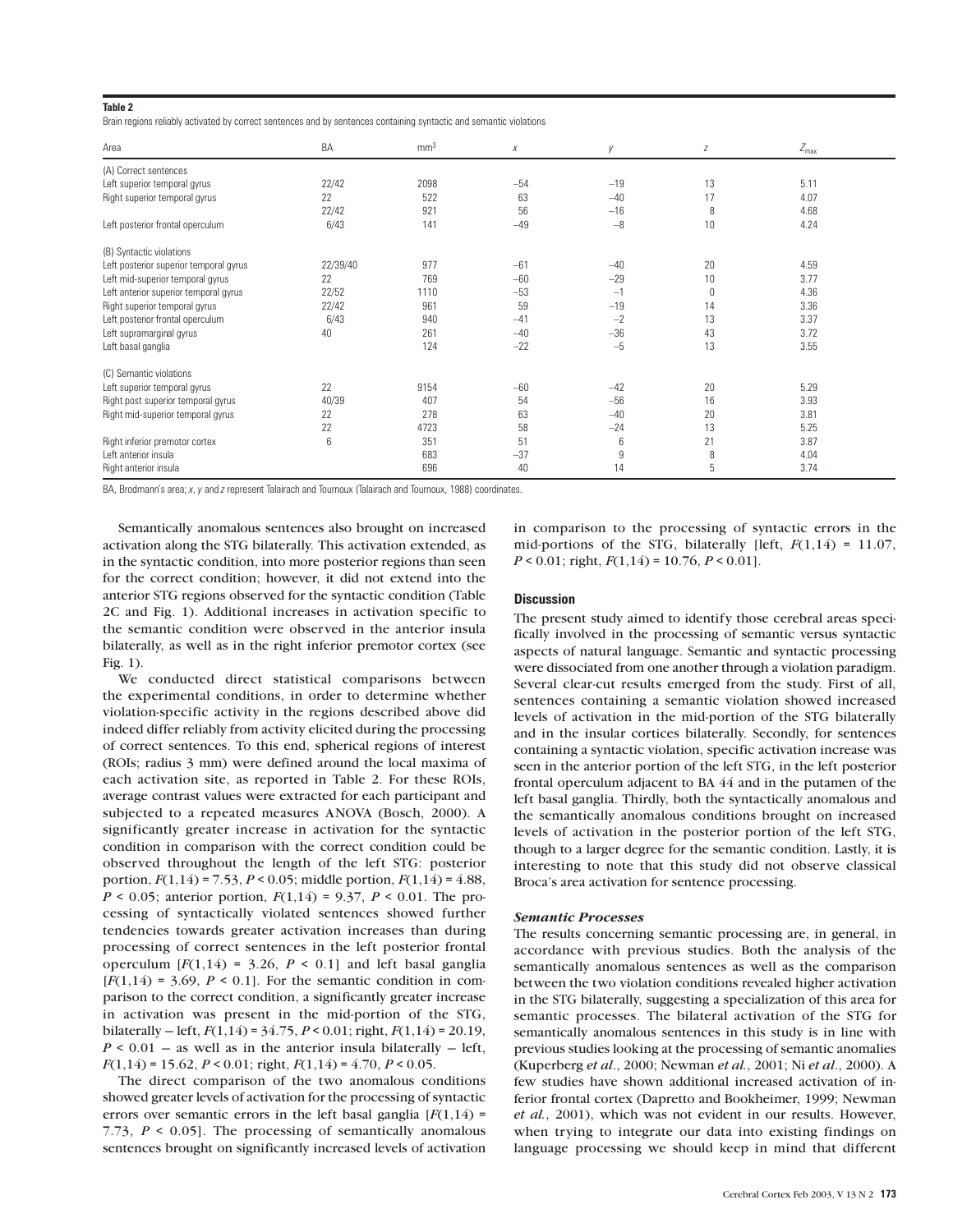





Figure 1. Neural activity elicited by correct, syntactically violated and semantically illegal sentences. Displayed are 3D renderings of significant activation effects onto a template brain. For sentences containing syntactic and semantic violations, bar charts are included which represent mean contrasts (in arbitrary values) for the spherical regions of interest on which the statistical comparison of correct and incorrect conditions was based (yellow = correct sentences, blue = semantic violations, red = syntactic violations;  $\#P < 0.1$ ;  $*P < 0.05$ ;  $*P < 0.01$ ). The statistical strengths which are shown in the bar charts always represent the difference between the respective violation condition and the two other conditions. Fr oper, frontal operculum; mid STG, mid-portion of superior temporal gyrus; l ant STG, left anterior superior temporal gyrus; bas gang, basal ganglia; r mid STG, mid-portion of right superior temporal gyrus; l STG, left superior temporal gyrus; l insula, left insular cortex; r insula, right insular cortex.

studies have relied upon a large variety of different types of stimuli modalities, tasks and languages. In particular, the majority of studies on semantic processing have investigated this issue at the word level (Démonet *et al.*, 1992; Fiez, 1997; Poldrack *et al.*, 1999), whereas only a few have looked at semantic processes at the sentence level. IFG activation for semantic processes at the word level was reported for tasks which included strategic aspects of processing (Fiez, 1997; Thompson-Schill *et al.*, 1997). Activation in the IFG for sentence level processes was reported by Dapretto and Bookheimer (Dapretto and Bookheimer, 1999) in a sentence-comparison task including aspects of working memory and by Newman *et al.* (Newman *et al.*, 2001) in a sentence-well-formed-judgment task, both using written stimulus material.

The present semantic violation condition, moreover, revealed

activation of the insular cortex bilaterally. A similar insular activation in the left hemisphere related to semantic processing was, for example, reported for a positron emission tomography (PET) study focusing on automatic semantic mechanisms during semantic word priming (Mummery *et al.*, 1999).

## *Syntactic Processes*

The analysis of the syntactic violation condition revealed increased activation in the posterior and most anterior portion of the STG, as well as in the frontal operculum and the left basal ganglia. The comparison between the two violation conditions only showed higher activation in the left basal ganglia for the syntactic violation over the semantic violation, supporting the notion of a special role of this structure during syntactic processing.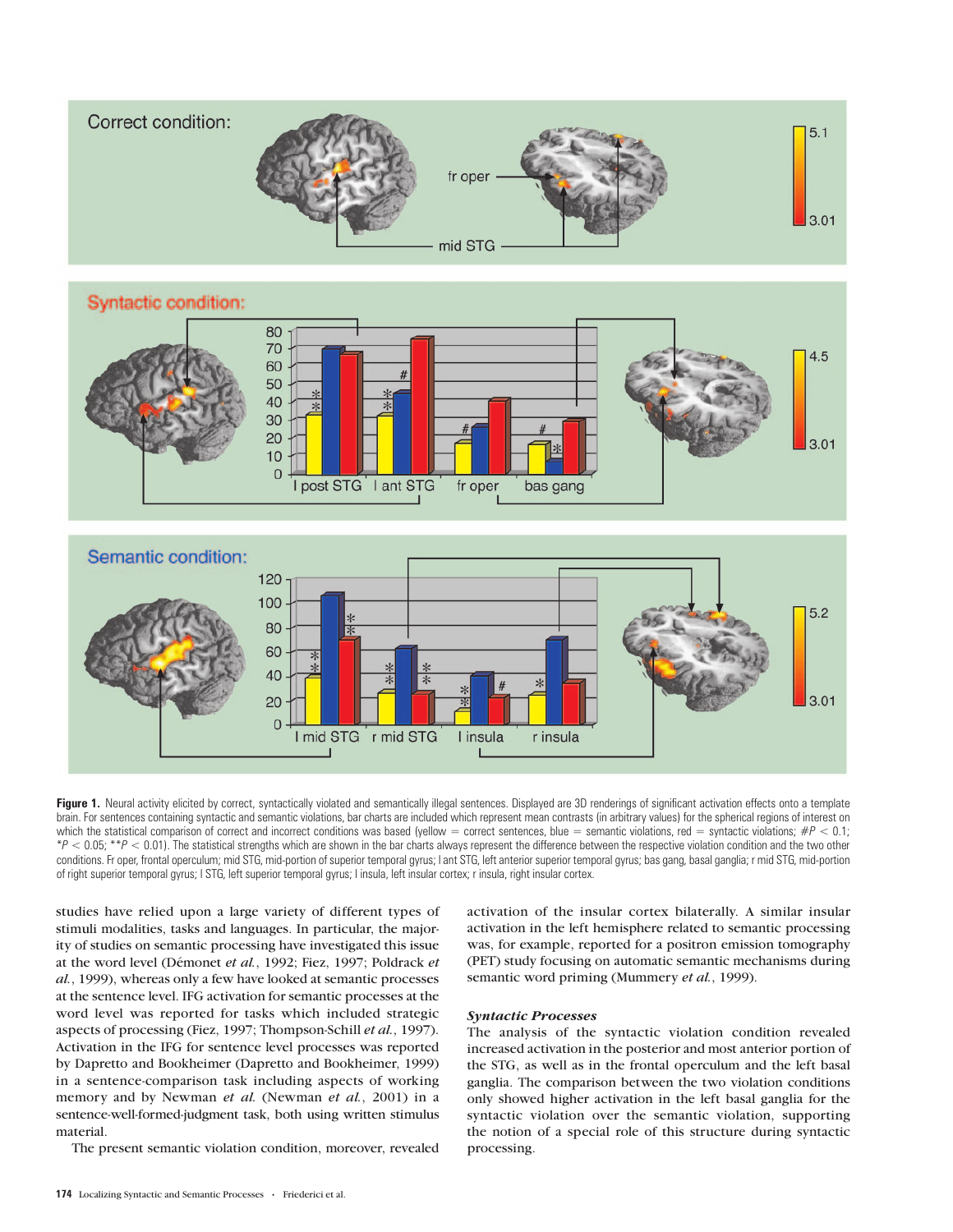With respect to the processing of syntactic violations, two of the activation sites, namely the left frontal operculum and the left anterior portion of the STG, are similar to those reported in earlier studies. On-line syntactic phrase structure building processes during auditory comprehension have been reported to involve the left frontal operculum as well as the temporal pole (Mazoyer *et al.*, 1993), or the anterior STG (Friederici *et al.*, 2000b; Meyer *et al.*, 2000); Humphries *et al.* (Humphries *et al.*, 2001) report this latter area to play an important role in sentence-level comprehension. In particular, the left frontal operculum in the inferior frontal lobe was found to be activated in previous studies investigating the processing of syntactic information (Stromswold *et al.*, 1996; Friederici *et al.*, 2000a). The present data are in complete agreement with these last findings.

Additional activation for the processing of syntactically anomalous sentences was seen in the putamen of the left basal ganglia. There is evidence in the literature for the notion that some basal ganglia structures play a role in on-line syntactic processing. Ullman (Ullman, 2001) points to the involvement of basal ganglia structures in a so-called procedural memory system — a system which has been implicated in controlling well-established cognitive skills and which is thought to be involved in rule-based syntactic procedures. The involvement of left basal ganglia structures in syntax processing was predicted on the basis of the finding that patients with Parkinson's disease have problems in the application of grammatical rule processes in verb inflection (Ullman *et al.*, 1997; Ullman, 2001) and on the basis of earlier ERP studies with brain-lesioned patients, suggesting an involvement of these structures in controlled syntactic processes (Friederici *et al.* 1999, 2003). In these latter studies, in which the same sentence material as in the present study was used, impaired function of the basal ganglia affected the late syntactic processes, as evidenced by a reduction or absence of the P600. Although the present data can not speak to the issue of syntactic on-line procedural versus late syntactic processes, they clearly indicate an involvement of the putamen in the left basal ganglia in syntactic processes. A recent fMRI study comparing the processing of syntactic versus morphosyntactic violations (Moro *et al.*, 2001) also found structures within the left basal ganglia to be particularly involved in syntactic processing. Taken together, the data discussed here and the present results suggest that areas within the basal ganglia are involved in the processing of syntax during language comprehension. Structures of the basal ganglia obviously play an important role in syntactic processing. Moreover, their specific role appears to lie in the support of late controlled processes rather than early syntactic processes of phrase-structure building.

### *Posterior STG*

One area in particular, namely the posterior STG, brought on a greater increase in activation for both anomalous conditions in comparison to correct sentences. This finding suggests that the functionality of the posterior STG is not domain-specific, but may rather be related to processes of sentence evaluation or processes of sentential integration. But what is the particular function of this brain area during language comprehension as realized in the present study? Sentence acceptability judgments, which participants had to make in all experimental conditions, may be more difficult in anomalous than in correct sentences, leading to a higher activation for incorrect than for correct conditions. However, as there was no behavioral difference between correct and incorrect conditions, this judgment-related interpretation is unlikely. Rather, it appears that increased activation in the posterior STG is a result of the increased effort involved in integrating an anomalous structure into a sentence. This presumably unsuccessful integration process is the only shared delineating feature between incorrect and correct conditions, leading us to believe that the shared posterior STG activation observed for both violation conditions in some way reflects the additional costs of attempted integration. Thus we propose that the posterior STG supports a processing stage during which different types of information, e.g. semantic, syntactic and pragmatic, are mapped onto each other to achieve a final interpretation.

## *Left Inferior Frontal Gyrus*

It is interesting to note that the present study does not indicate any increased levels of activation in Broca's area (BA 44) in the left IFG, an area classically thought to support several general aspects of language processing. We argue, however, that this is a result of differences in task and material presentation between our study and previous studies. Specifically, we propose that activation in Broca's area may reflect a greater involvement of language-related working memory rather than on-line language processes. It appears that the pars opercularis of the left IFG (i.e. BA 44) may not be a necessary part of the network supporting on-line, sentence-level semantic and syntactic processes, but may only come into play under particular task demands. We will discuss this in more detail below.

With respect to semantic processing, activation in anterior inferior frontal cortex has previously been reported for sentence-level semantic aspects in combination with tasks requiring the comparison of two consecutively presented sentences, thus involving aspects of working memory (Dapretto and Bookheimer, 1999). Various studies have located specific subprocesses of verbal working memory in structures of the left IFG (Paulesu *et al.*, 1993; Gabrieli *et al.*, 1998), whereas others have described the left IFG to be involved in strategic semantic processes (Fiez, 1997; Thompson-Schill *et al.*, 1997; Gabrieli *et al.*, 1998). While the present study did not reveal specific involvement of the IFG for semantic processing, bilateral activation of insular cortex was observed. Similar activation has been reported for studies focusing on automatic semantic aspects of word priming paradigms (Mummery *et al.*, 1999). It is possible that insular cortex activity in the present study reflects automatic aspects of semantic processing, while antero-lateral IFG activation reflects strategic aspects of semantic processing.

A similar distributional difference emerges from a comparison of studies within the syntactic domain. Inferior frontal activation in Broca's area has often been tied to syntactic processing. However, such activation was mostly elicited in studies examining the processing of complex sentences with long-distance syntactic dependencies (Just *et al.*, 1996; Stromswold *et al.*, 1996; Inui *et al.*, 1998; Caplan *et al.*, 1998, 1999, 2000; Cooke *et al.*, 2001), whereas studies investigating on-line syntactic processes of phrase-structure building have reported frontoopercular activation (Friederici *et al.*, 2000a). Thus, it can be concluded with respect to the results of the present study that the activation observed in the posterior portion of the left fronto-opercular cortex most likely is related to the on-line detection of the word category mismatch in syntactically violated sentences during the initial syntactic analysis (Friederici *et al.*, 2000b).

Recent studies have demonstrated that the involvement of Broca's area is not a function of syntactic complexity as such, but seems to be related more specifically to syntactic working memory necessary to maintain a displaced element in working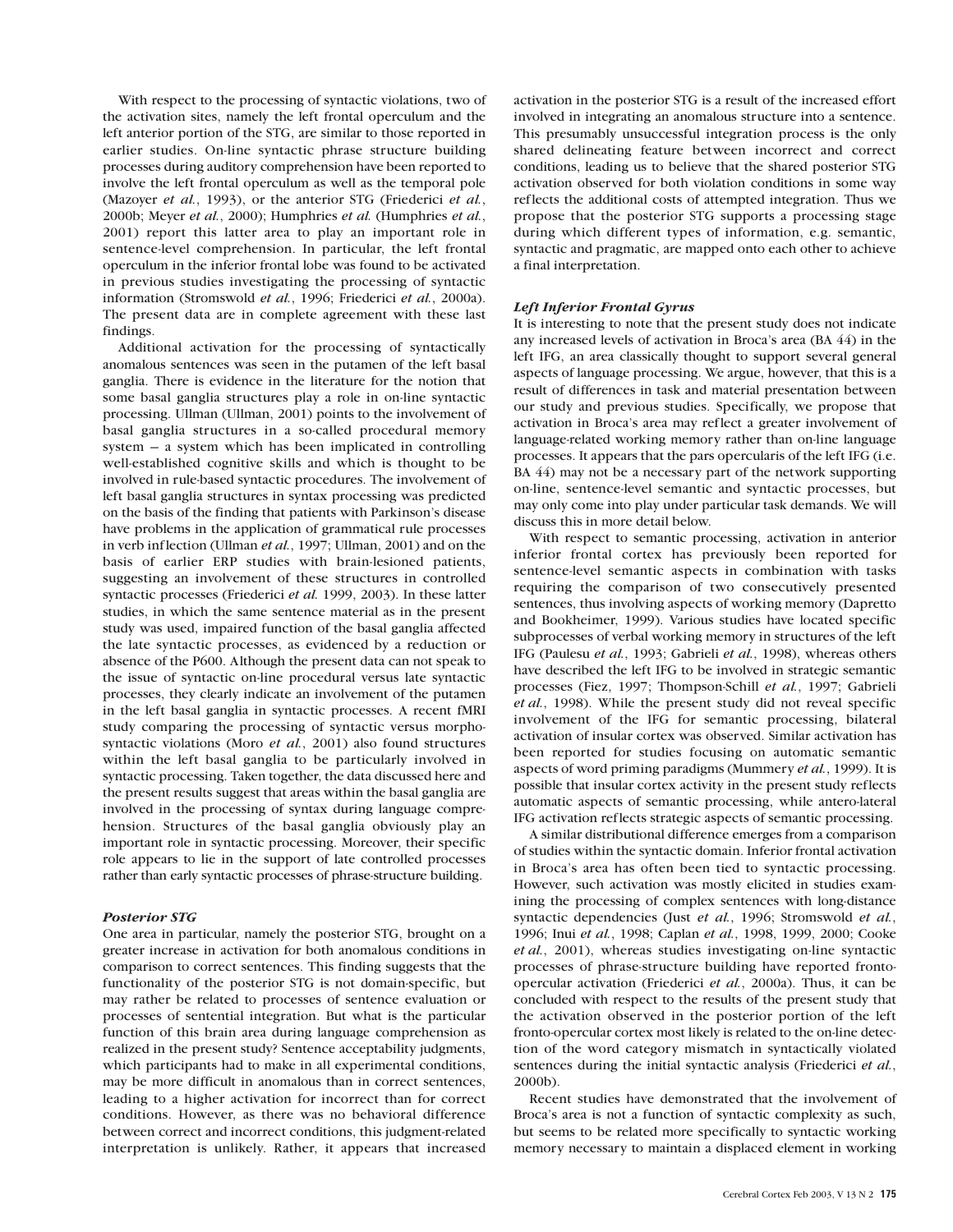memory over a prolonged distance while processing a syntactically complex sentence (Cooke *et al.*, 2001; Fiebach *et al.*, 2001). Note that natural languages allow the displacement of an element from its original sentential position to another and that when encountering such a displaced element (e.g. a sentence initial object), the processing system keeps this element in working memory until its original sentential position is reached (Fiebach *et al.*, 2002). The manipulation of the sentences undertaken in the present experiment did not cause an increased load for working memory processes. Therefore, if increased IFG activation is indeed a product of increased utilization of working memory resources, it should not be expected in the present study.

The combined data from the various studies suggest that the deep left frontal operculum is involved in local on-line processes of syntactic structure building, whereas the more laterally located pars opercularis of the IFG appears to support the working memory required during processing of long-distance syntactic dependencies. It may be interesting to note that the latter process is reflected in the ERP in a sustained frontal negativity, with a maximum over the left hemisphere and spanning the time from the perception of the displaced element to its original position (King and Kutas, 1995; Kluender *et al.*, 1998; Fiebach *et al.*, 2002). The former process, i.e. on-line syntactic structure building, is correlated with the observation of a local, short-lived early left anterior negativity (Neville *et al.*, 1991; Friederici *et al.*, 1993; Kluender *et al.*, 1998; Hahne and Friederici, 2002). Taken together, it appears that the two functionally distinct processes of local syntactic structure building and syntactic working memory also have a distinct neural basis.

### **Conclusion**

The present results indicate interesting differences and similarities for the processing of sentences containing a semantic violation and those containing a syntactic violation. Both conditions recruited larger portions of the superior temporal region than correct sentences and elicited activity extending to the most posterior part of the STG. This posterior STG activation appears to be correlated with processes of sentential integration. The processing of semantic violations in a sentence mainly relies on the mid-portion of the superior temporal region bilaterally and the insular cortex bilaterally. The processing of syntactic violations, in contrast, specifically involved the anterior portion of the STG, the left posterior frontal operculum and the left basal ganglia (i.e. the putamen). These findings are compatible with the view that both semantic and syntactic processes rely on a temporo-frontal network, each with distinct specific areas.

#### **Notes**

The authors are indebted to Yves von Cramon for his support. We further wish to thank Stefan Zysset and Karsten Müller for helpful comments regarding the fMRI data analysis. This study was supported by the Leibniz Science Prize awarded to A.F. and by research grant FI 848/1 awarded to C.F. by the Deutsche Forschungsgemeinschaft (German Research Foundation, DFG).

Address correspondence to Angela D. Friederici, Max Planck Institute of Cognitive Neuroscience, PO Box 500 355, 04303 Leipzig, Germany. Email: angelafr@cns.mpg.de.

#### **References**

- Bosch V (2000) Statistical analysis of multi-subject fMRI data: the assessment of focal activations. J Magn Reson Imaging, 11:61–64.
- Burock MA, Buckner RL, Woldorff MG, Rosen BR, Dale AM (1998) Randomized event-related experimental designs allow for

extremely rapid presentation rates using functional MRI. Neuroreport 9:3735–3739.

- Caplan D (1992) Language: structure, processing, and disorders. Cambridge, MA: MIT Press.
- Caplan D, Alpert N, Waters G (1998) Effects of syntactic structure and propositional number on patterns of regional blood flow. J Cogn Neurosci 10:541–552.
- Caplan D, Alpert N, Waters G (1999) PET studies of sentence processing with auditory sentence presentation. Neuroimage 9:343–351.
- Caplan D, Alpert N, Waters G, Olivieri A (2000) Activation of Broca's area by syntactic processing under conditions of concurrent articulation. Hum Brain Mapp 9:65–71.
- Chomsky N (1965) Aspects of the theory of syntax. Cambridge, MA: MIT **Press**
- Chomsky N (1986) Knowledge of language: its nature, origin, and use. New York: Praeger.
- Cooke A, Zurif EB, DeVita C, Alsop D, Koenig P, Detre J, Gee J, Pinãngo M, Balogh J, Grossman M (2001) Neural basis for sentence comprehension: grammatical and short-term memory components. Hum Brain Mapp 15:80–94.
- Dapretto M, Bookheimer SY (1999) Form and content: dissociating syntax and semantics in sentence comprehension. Neuron 24:427–432.
- Démonet J-F, Chollet R, Ramsay S, Cardebat D, Nespoulous J-L, Wise R, Rascol A, Frackowiak R (1992) The anatomy of phonological and semantic processing in normal subjects. Brain 115:1753–1768.
- Embick D, Marantz A, Miyashita Y, O'Neil W, Sakai, KL (2000) A syntactic specialization for Broca's area. Proc Natl Acad Sci USA 97:6150–6154.
- Fiebach CJ, Schlesewsky M, Friederici AD (2001) Syntactic working memory and the establishment of filler-gap dependencies: insights from ERPs and fMRI. J Psycholinguist Res 30:321–338.
- Fiebach CJ, Schlesewsky M, Friederici AD (2002) Separating syntactic memory costs and syntactic integration costs during parsing: the processing of German WH-questions. J Mem Lang 45:250–272.
- Fiez JA (1997) Phonology, semantics, and the role of the left inferior prefrontal cortex. Hum Brain Mapp 5:79–83.
- Friederici AD (2002) Towards a neural basis of auditory sentence processing. Trends Cogn Sci 6:78–84.
- Friederici AD, Pfeifer E, Hahne A (1993) Event-related brain potentials during natural speech processing: effects of semantic, morphological and syntactic violations. Cogn Brain Res 1:183–192.
- Friederici AD, Hahne A, Mecklinger A (1996) The temporal structure of syntactic parsing: early and late event-related brain potential effects elicited by syntactic anomalies. J Exp Psychol: Learn Mem Cogn 22:1219–1248.
- Friederici AD, von Cramon DY, Kotz SA (1999) Language related brain potentials in patients with cortical and subcortical left hemisphere lesions. Brain 122:1033–1047.
- Friederici AD, Meyer M, von Cramon DY (2000a) Auditory language comprehension: an event-related fMRI study on the processing of syntactic and lexical information. Brain Lang 74:289–300.
- Friederici AD, Wang Y, Herrmann CS, Maess B, Oertel U (2000b) Localization of early syntactic processes in frontal and temporal cortical areas: a magnetoencephalographic study. Hum Brain Mapp 11:1–11.
- Friederici AD, Kotz SA, Werheid K, Hein G, von Cramon DY (2003) Syntactic processes in Parkinson's disease: a dissociation between early automatic and late integrational processes. Neuropsychology (in press).
- Friston KJ (1994) Statistical parametric mapping. In: Functional neuroimaging (Thatcher RW, Hallet M, Zeffiro T, John ER, Huerta M, eds), pp. 79–93. San Diego, CA: Academic Press.
- Friston KJ, Fletcher P, Josephs O, Holmes A, Rugg MD, Turner R (1998) Event-related fMRI: characterizing differential responses. Neuroimage 7:30–40.
- Friston KJ, Holmes AP, Poline J-B, Grasby PJ, Williams SCR, Frackowiak RSJ, Turner R (1995a) Analysis of fMRI time-series revisited. Neuroimage 2:45–53.
- Friston KJ, Holmes AP, Worsley KJ, Poline JP, Frith CD, Frackowiak RSJ (1995b) Statistical parametric maps in functional imaging: a general linear approach. Hum Brain Mapp 2:189–210.
- Gabrieli JDE, Poldrack RA, Desmond JE (1998) The role of left prefrontal cortex in language and memory. Proc Natl Acad Sci USA 95:906–913.
- Goodglass H (1993) Understanding aphasia. San Diego, CA: Academic Press.